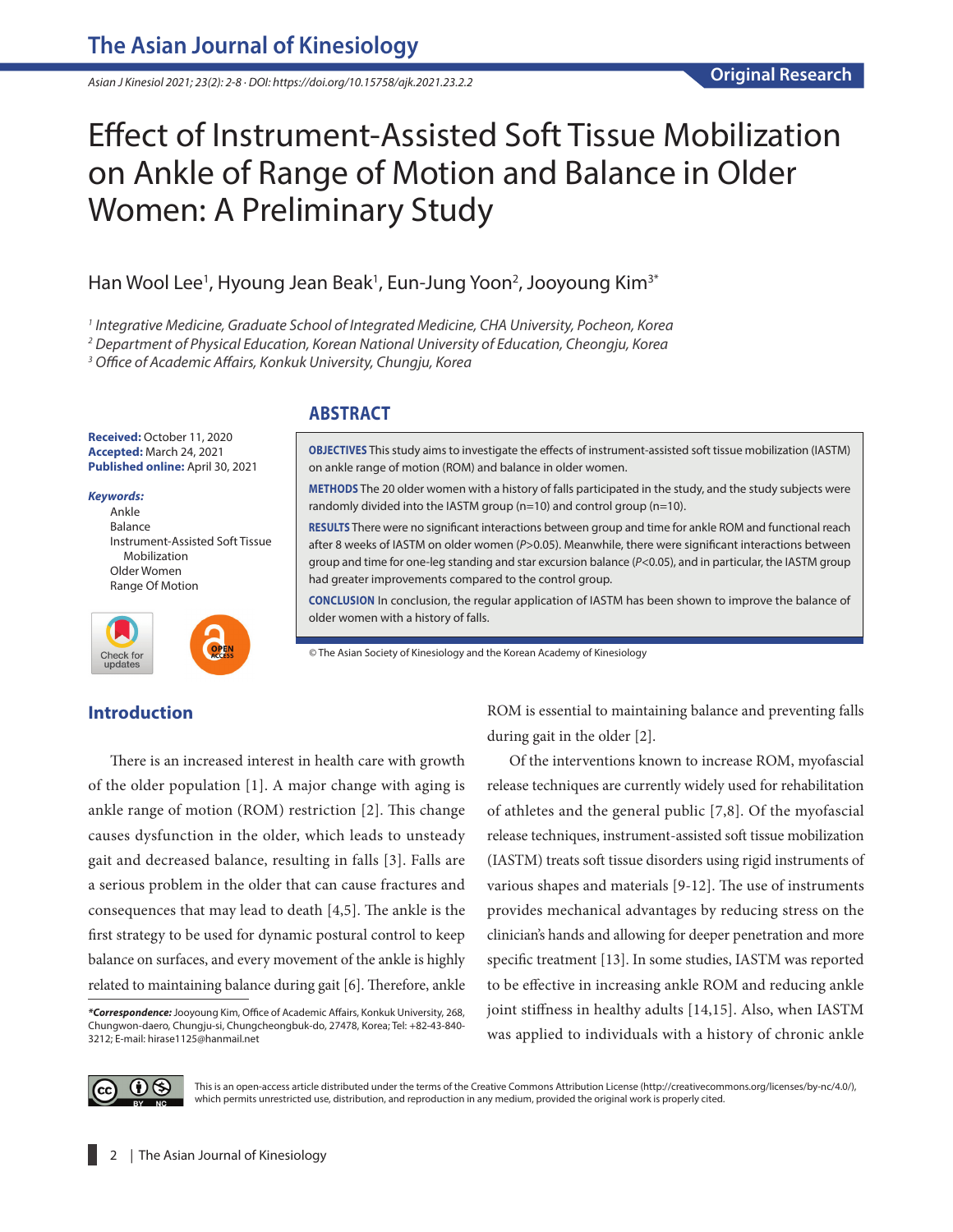instability, increased ankle ROM and enhanced dynamic balance were observed [16].

However, so far, studies on IASTM have been mainly applied on healthy adults, athletes, or patients with chronic skeletomuscular disease [9,16-18], and the studies on the older are limited. In particular, older women have a higher rate of falls than older men [19,20], and reports suggest that older women with a history of falls may have increased anxiety due to fear of falling, which can restrict their daily activities [21]. Based on these facts, studies on methods to care for balance and ROM, the major factors for falls, in older women are needed. Therefore, this study aims to investigate the effects of IASTM on ankle ROM and balance in older women with a history of falls.

# **Methods**

## **Subjects**

Twenty older women aged 65 to 67 participated in this study. The sample size calculation was guided by previous studies [22]. The subjects have experienced falls in the past (within 3 years), and had limited dorsiflexion range of motion (less than 20 degrees). However, at the moment, they neither had musculoskeletal disorders (low back pain or lower limb arthritis), nor neurological damage related to balance (dizziness, vestibular dysfunction), nor orthostatic hypotension, nor pain in any part of the body. The subjects had cognitive abilities to understand explanations and instructions, and did not take any medication that can affect their balance. Subjects found with health risk factors or unable to properly participate in the study were excluded. The subjects were randomly divided into the ISATM group (n=10) and control group (n=10). Physical characteristics of the study subjects are described in <Table 1>.

| <b>Table 1.</b> Physical characteristics of study subjects |                  |                      |  |
|------------------------------------------------------------|------------------|----------------------|--|
| Variable                                                   | $IASTM (n = 10)$ | Control ( $n = 10$ ) |  |
| Age (years)                                                | $65.7 \pm 0.8$   | $65.9 \pm 1.1$       |  |
| Height (cm)                                                | $153.6 \pm 5.6$  | $151.6 \pm 4.0$      |  |
| Weight (kg)                                                | $57.1 \pm 6.2$   | $59.2 \pm 8.0$       |  |

Values are Mean±SD. IASTM: instrument-assisted soft tissue mobilization; BMI: body mass index; There were no significant differences between groups.

## **Instrument-assisted soft tissue mobilization**

IASTM was applied 3 times a week, for a total of 8 weeks. The tool called sweep stroke was used for IASTM (Bodywork Technique, Balancecord, Korea), and targeted all of the following soft tissues (Achilles tendon, gastrocnemii, soleus, and tibialis posterior muscles) each session <Figure 1>. Before applying IASTM, subjects lay on a bed in a prone position. Massage cream was applied to the soft tissues, and sweep stroke was applied for 30 seconds, slowly moving from the distal to the proximal end of the soft tissues [11]. The angle was kept at 45 degrees when using sweep stroke [9]. IASTM was applied only once for a total of 30 seconds. After applying IASTM, any remaining massage cream on soft tissues was wiped off with a towel, and subjects were allowed to rest. IASTM was applied by one certified expert with a certain amount of time of clinical experience. The control group did not receive IASTM.



**Figure 1.** Application of instrument-assisted soft tissue mobilization (IASTM)

#### **Ankle ROM**

Subjects were tested in supine position, and the knee was fixed to prevent it from bending. Measurements were taken using the international manual goniometer device, with the stationary arm of the goniometer aligned to the midline of the lateral malleolus and fibula head, and the movable arm placed parallel to the longitudinal axis of the fifth metatarsal bone [23]. Measurements were taken in triplicates for each ankle, and the average value was recorded and used.

#### **Static and dynamic balance**

Static balance was measured by the one-leg standing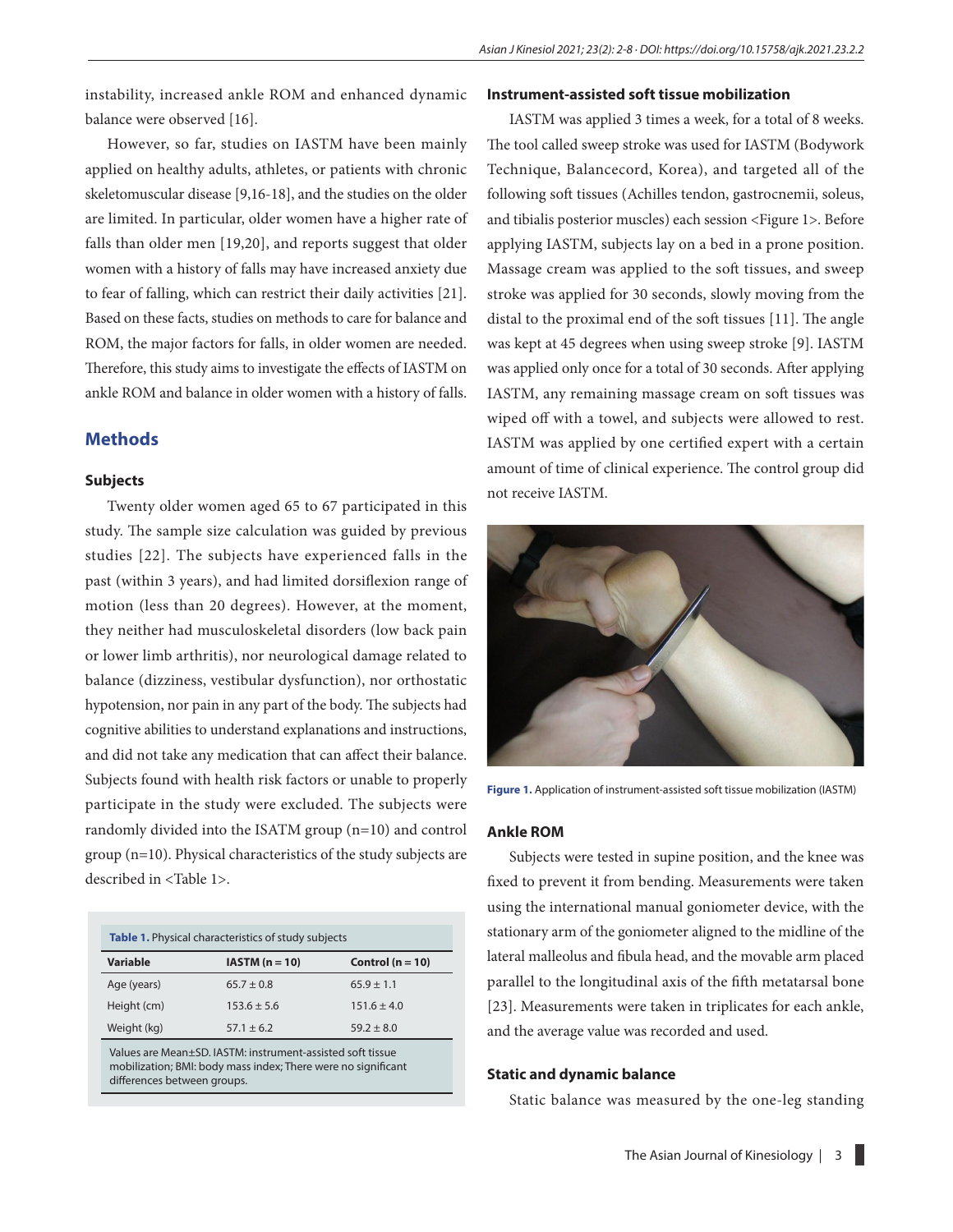test. Subjects were asked to face forward with both hands on their waist and one leg lifted with the knee bent 90 degrees. Time was measured until the raised foot touched the floor, supporting leg moved due to loss of balance, or the knee was unable to stay bent 90 degrees [24]. The test was performed with both eyes opened. The subjects performed the test on both left and right limbs, with three attempts on each limb. The average value was recorded and used. Dynamic balance was measured by star excursion balance test and functional reach test. For the star excursion balance test, the subjects stood facing forward with both hands on their waist. The subjects were asked to lift one knee up to a hip, then to stretch the leg to reach as far as possible. The distance from the farthest point reached by the tip of the toes to the original position was measured [25]. For the functional reach test, the subjects were instructed to flex the shoulder of one arm, with elbow fully extended, to 90 degrees. The subjects were told to reach forward as far as they could while keeping the arm level and parallel. The distance was measured from the end of the third metacarpophalangeal joint of the starting position to the final position [26]. The dynamic balance tests were performed on both left and right limbs, and the average value of three measurements was recorded and used. For safety reasons, the subjects were allowed to take enough time to rest between each measurement when measuring static and dynamic balance, and an assistant was beside each subject while taking the measurements.

#### **Statistical analysis**

All data in this study are described by mean and standard deviation (SD). Repeated measure ANOVA was used to analyze the interaction between groups (IASTM and control) and time (pre and post). Independent t-test was conducted

to find the difference between the groups when there was a significant interaction. SPSS program (version 18.0, IBM, Armonk, NY) was used for all statistical analysis. Statistical significance level was set to α<.05.

# **Results**

#### **Change of ankle ROM**

Changes in ankle ROM after 8 weeks of IASTM on older women have been described in <Table 2>. Ankle ROM increased in both left and right ankle after IASTM compared to pre-intervention, however, there was no significant interaction effect between group and time (*P*>0.05).

#### **Change of static balance**

Changes in static balance, measured by one-leg standing, after 8 weeks of IASTM on older women have been presented in <Table 3>. For one-leg standing, measurements of both right and left limbs increased after IASTM, and there was a significant interaction effect between group and time (left: *P*=0.041; right: *P*=0.014). In particular, one-leg standing measurements of both left and right limb of the IASTM group were greater than the control group (*P*<0.05).

#### **Change of dynamic balance**

Changes in dynamic balance, measured by star excursion balance, after 8 weeks of IASTM on older women have been described in <Table 4>. Star excursion balance improved after IASTM, and there were significant interaction effects between time and group for star excursion balance of both the left and right limbs (left: *P*=0.027; right: *P*=0.009). In particular, for the star excursion balance of the right limb, the IASTM group had greater improvements in static balance compared to the control group (*P*<0.05). However, there was no significant

| Table 2. Changes in ankle range of motion in older women after 8 weeks of IASTM |                                                                                                |               |               |       |
|---------------------------------------------------------------------------------|------------------------------------------------------------------------------------------------|---------------|---------------|-------|
| Variable                                                                        | Group                                                                                          | Pre           | Post          | Ρ     |
| Ankle ROM<br>(left, $^{\circ}$ )                                                | $IASTM (n = 10)$                                                                               | $4.4 \pm 2.0$ | $6.0 \pm 1.8$ | 0.403 |
|                                                                                 | Control $(n=10)$                                                                               | $3.8 \pm 2.6$ | $4.8 \pm 2.2$ |       |
| Ankle ROM<br>$(right, \degree)$                                                 | $IASTM (n = 10)$                                                                               | $5.5 \pm 2.2$ | $7.1 \pm 2.3$ |       |
|                                                                                 | Control ( $n = 10$ )                                                                           | $4.5 \pm 1.9$ | $5.3 \pm 2.1$ | 0.179 |
|                                                                                 | Values are Mean±SD. IASTM: instrument-assisted soft tissue mobilization; ROM: range of motion. |               |               |       |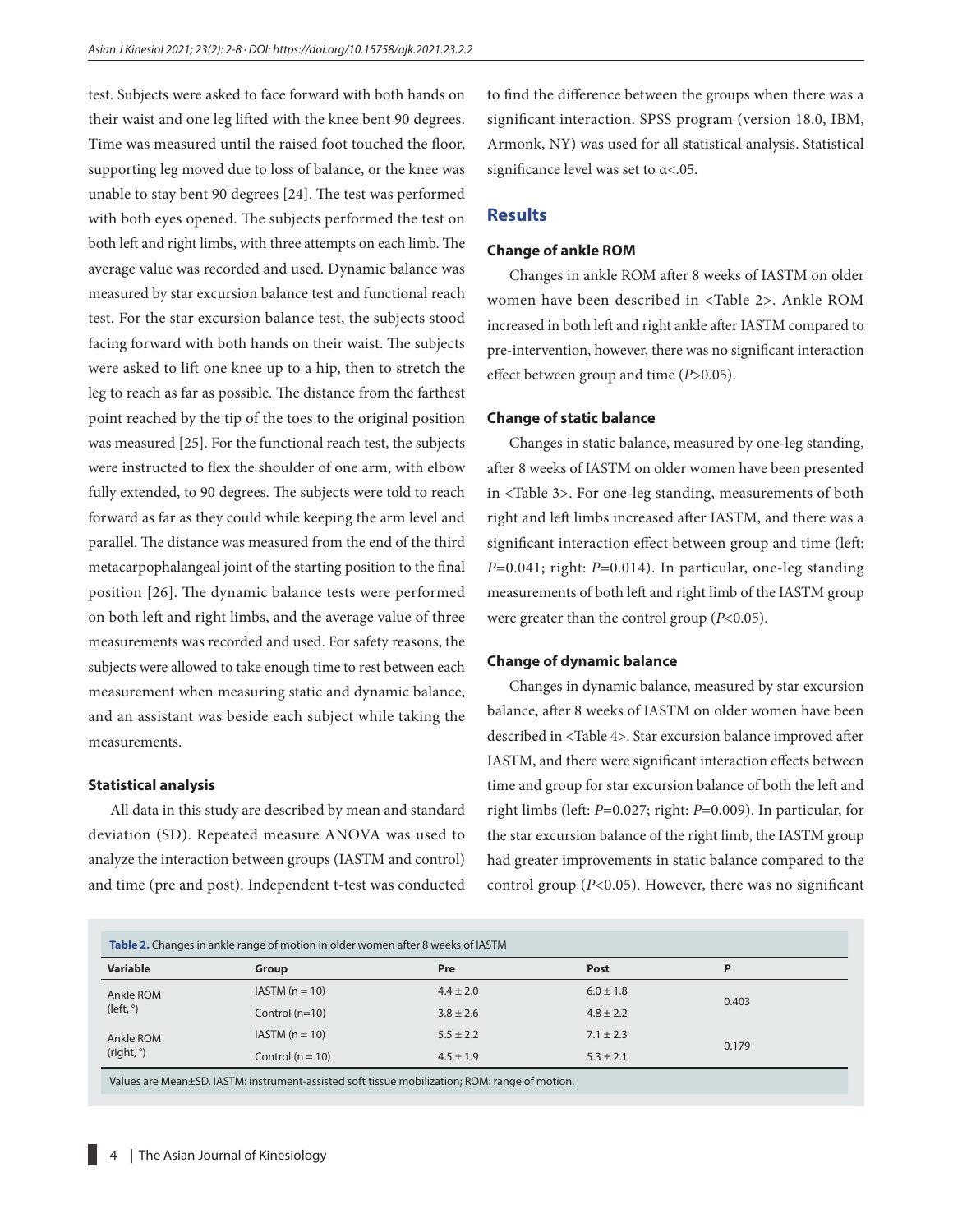| Table 3. Changes in one-leg standing in older women after 8 weeks of IASTM |                      |                |                           |          |
|----------------------------------------------------------------------------|----------------------|----------------|---------------------------|----------|
| <b>Variable</b>                                                            | Group                | Pre            | Post                      | P        |
| One-leg standing<br>(left, sec)                                            | $IASTM (n = 10)$     | $10.3 \pm 7.2$ | $15.0 \pm 7.0^*$          | $0.041*$ |
|                                                                            | Control ( $n = 10$ ) | $10.9 \pm 5.7$ | $11.3 \pm 4.7$            |          |
| One-leg standing<br>(right, sec)                                           | $IASTM (n = 10)$     | $11.2 \pm 8.2$ | $15.2 \pm 7.9^{\text{*}}$ | $0.014*$ |
|                                                                            | Control ( $n = 10$ ) | $12.1 \pm 5.6$ | $12.7 \pm 4.7$            |          |

Values are Mean±SD. IASTM: instrument-assisted soft tissue mobilization; # Significant differences between groups**;** \*I**nteraction** effect between **group by time.**

| Table 4. Changes in star excursion balance in older women after 8 weeks of IASTM |                      |                |                  |       |
|----------------------------------------------------------------------------------|----------------------|----------------|------------------|-------|
| Variable                                                                         | Group                | Pre            | Post             | P     |
| Star excursion balance<br>(left, cm)                                             | $IASTM (n = 10)$     | $15.4 \pm 2.0$ | $19.0 \pm 3.9$   | 0.027 |
|                                                                                  | Control ( $n = 10$ ) | $17.4 \pm 7.7$ | $17.9 \pm 7.8$   |       |
| Star excursion balance<br>(right, cm)                                            | $IASTM (n = 10)$     | $17.5 \pm 8.4$ | $21.9 \pm 7.3^*$ | 0.009 |
|                                                                                  | Control ( $n = 10$ ) | $18.4 \pm 9.1$ | $19.1 \pm 9.6$   |       |

Values are Mean±SD. IASTM: instrument-assisted soft tissue mobilization; # Significant differences between groups; **\***I**nteraction** effect between **group by time.**

| Table 5. Changes in functional reach in older women after 8 weeks of IASTM |                      |                |                |       |
|----------------------------------------------------------------------------|----------------------|----------------|----------------|-------|
| Variable                                                                   | Group                | Pre            | Post           |       |
| <b>Functional reach</b><br>(cm)                                            | $IASTM (n = 10)$     | $27.3 \pm 4.3$ | $29.0 \pm 3.3$ | 0.468 |
|                                                                            | Control ( $n = 10$ ) | $28.9 \pm 2.3$ | $79.9 + 2.2$   |       |
| Values are Mean+SD, IASTM: instrument-assisted soft tissue mobilization.   |                      |                |                |       |

interaction effect between group and time for dynamic balance of both the right and left limbs when measured by functional reach(*P*>0.05, Table 5).

# **Discussion**

The older need balance to perform daily tasks such as walking quickly and sit-to-stand [27]. However, due to changes to the sensorimotor and neuromuscular system of the ankle and restricted ankle ROM, the older have decreased performance in static and dynamic postural, and these changes may increase the risk of falls [3,28]. IASTM is a simple and practical method that uses rigid instruments to provide a mobilizing effect to soft tissue and help functional recovery [29].

This study aimed to investigate the effects of IASTM on

ankle ROM and balance in older women with a history of falls. From our knowledge, this is the first study on the effects of IASTM on older women. In this study, IASTM did not have any effects on ankle ROM in older women, however, there were significant improvements in static and dynamic balance. Of these results, the change in ankle ROM after IASTM is contrary to previous studies [14,15]. Prior studies have suggested that repetitive mechanical stimulation of the skin by IASTM reduces joint and muscle stiffness and changes stretch tolerance, and thus, can improve ankle ROM [14,15].

Differences in study subjects and methods are thought to be the reasons for these contradicting results. For both studies by Ikeda et al. [14] and Rowlett et al. [15], healthy adults, not the older, were selected as the study subjects. Ikeda et al. [14] and Rowlett et al. [15] both measured ankle ROM after a single session (2 or 5 min) of IASTM. Also, both studies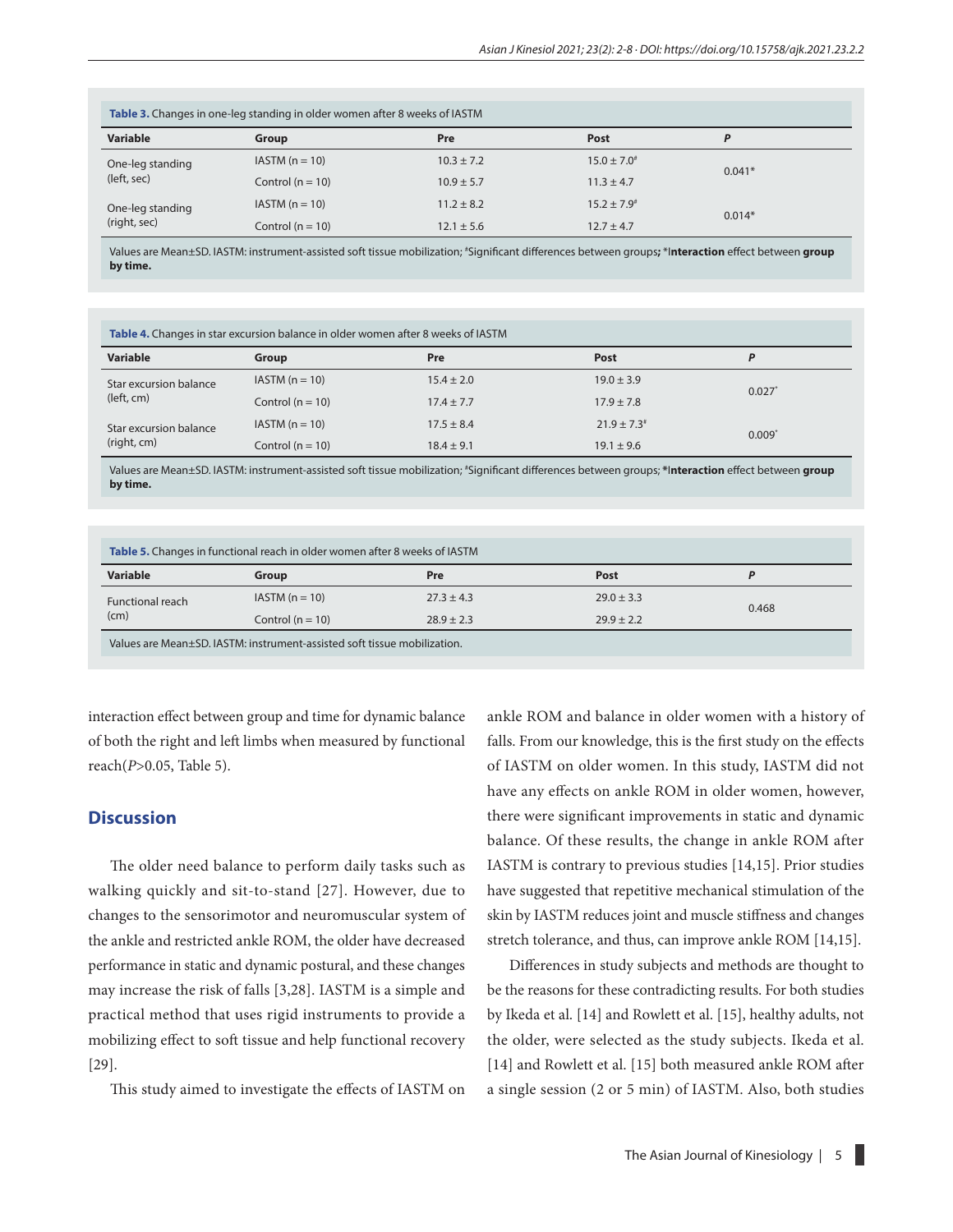measured ankle ROM differently from this study, as Ikeda et al. [14] measured the isokinetic dynamometer, while Rowlett et al. [15] measured modified root position 1- knee extended (MRP1), modified root position 2- knee flexed (MRP2), and weight bearing lunge test (WBLT).

Meanwhile, the static and dynamic balance significantly increased after IASTM was applied on older women. This is similar to the results by [Schaefer](https://www.ncbi.nlm.nih.gov/pubmed/?term=Schaefer%20JL%5BAuthor%5D&cauthor=true&cauthor_uid=23118072) and [Sandrey](https://www.ncbi.nlm.nih.gov/pubmed/?term=Sandrey%20MA%5BAuthor%5D&cauthor=true&cauthor_uid=23118072) [16]. [Schaefer](https://www.ncbi.nlm.nih.gov/pubmed/?term=Schaefer%20JL%5BAuthor%5D&cauthor=true&cauthor_uid=23118072) and [Sandrey](https://www.ncbi.nlm.nih.gov/pubmed/?term=Sandrey%20MA%5BAuthor%5D&cauthor=true&cauthor_uid=23118072) [16] have reported 4 weeks of IASTM to increase dynamic balance, measured by star excursion balance test, in individuals with a history of chronic ankle instability. However, the subjects of the study by [Schaefer](https://www.ncbi.nlm.nih.gov/pubmed/?term=Schaefer%20JL%5BAuthor%5D&cauthor=true&cauthor_uid=23118072) and [Sandrey](https://www.ncbi.nlm.nih.gov/pubmed/?term=Sandrey%20MA%5BAuthor%5D&cauthor=true&cauthor_uid=23118072) [16] were physically active high school and college students, and IASTM was combined with dynamic-balance training. This is different from this study with a single intervention (only IASTM), and thus, the results should be interpreted with caution.

Although studies on IASTM and balance are limited, changes in mechanoreceptors may have contributed to the improvement in static and dynamic balance by IASTM. In general, mechanoreceptors around the foot are involved in changes in balance, and cutaneous mechanoreceptor afferents provide spatial and temporal information for foot and postural control [30]. These mechanoreceptors can change by myofascial release. [Wikstrom](https://www.ncbi.nlm.nih.gov/pubmed/?term=Wikstrom%20EA%5BAuthor%5D&cauthor=true&cauthor_uid=28722491) et al. [31] have reported that myofascial release by manual, ball, or sensory brush in individuals with chronic ankle instability positively affects static postural-control, and have hypothesized the involvement of mechanoreceptors for these effects. However, this is only a hypothesis and there is not enough scientific evidence to support the changes in mechanoreceptors after myofascial release. Also, there were no measurements taken in this study related to this topic. Thus, further research is needed.

This study had several limitations. First, this research only studied older women, and thus, the effect of IASTM in older men also needs to be examined. In addition, this study only included older women with a history of falls within the past 3 years, limited dorsiflexion range of motion of less than 20 degrees, and no ankle pain. It is not yet known whether older women with different conditions, such as having ankle pain or chronic ankle instability, will have similar results to this study. Lastly, only ROM and balance were measured to evaluate functional change in older women after IASTM. Effects on gait, which requires a combination of both factors, has not been studied. Gait of older women is directly related to falls [2]. Therefore, in future studies, equipment and indicators for gait analysis should be added to study functional changes in older women after IASTM.

# **Conclusions**

In conclusion, the regular application of IASTM was found to improve the balance of older women with a history of falls. These findings may help trainers or therapists who are supporting functional rehabilitation in older women with a history of falls. However, since this is only a preliminary study, a larger study is needed to verify these results.

## **Acknowledgment**

This work was supported by the Ministry of Education of the Republic of Korea and the National Research Foundation of Korea (NRF-2018S1A5B5A07072450).

# **Conflicts of Interest**

The authors declare no conflict of interest.

# **References**

- 1. [Codogno JS](https://www.ncbi.nlm.nih.gov/pubmed/?term=Codogno%20JS%5BAuthor%5D&cauthor=true&cauthor_uid=32053793), [Monteiro HL](https://www.ncbi.nlm.nih.gov/pubmed/?term=Monteiro%20HL%5BAuthor%5D&cauthor=true&cauthor_uid=32053793), [Turi-Lynch BC,](https://www.ncbi.nlm.nih.gov/pubmed/?term=Turi-Lynch%20BC%5BAuthor%5D&cauthor=true&cauthor_uid=32053793) [Fernandes RA](https://www.ncbi.nlm.nih.gov/pubmed/?term=Fernandes%20RA%5BAuthor%5D&cauthor=true&cauthor_uid=32053793), [Pokhrel S,](https://www.ncbi.nlm.nih.gov/pubmed/?term=Pokhrel%20S%5BAuthor%5D&cauthor=true&cauthor_uid=32053793) [Anokye N.](https://www.ncbi.nlm.nih.gov/pubmed/?term=Anokye%20N%5BAuthor%5D&cauthor=true&cauthor_uid=32053793) Sports participation and health care costs in older adults aged 50 years or older. [J Aging](https://www.ncbi.nlm.nih.gov/pubmed/?term=Codogno+et+al.%2C+2020+health+care) [Phys Act.](https://www.ncbi.nlm.nih.gov/pubmed/?term=Codogno+et+al.%2C+2020+health+care) 2020; 12:1-7.
- 2. [Mecagni C,](https://www.ncbi.nlm.nih.gov/pubmed/?term=Mecagni%20C%5BAuthor%5D&cauthor=true&cauthor_uid=11002436) [Smith JP](https://www.ncbi.nlm.nih.gov/pubmed/?term=Smith%20JP%5BAuthor%5D&cauthor=true&cauthor_uid=11002436), [Roberts KE](https://www.ncbi.nlm.nih.gov/pubmed/?term=Roberts%20KE%5BAuthor%5D&cauthor=true&cauthor_uid=11002436), [O'Sullivan SB.](https://www.ncbi.nlm.nih.gov/pubmed/?term=O) Balance and ankle range of motion in community-dwelling women aged 64 to 87 years: a correlational study. [Phys](https://www.ncbi.nlm.nih.gov/pubmed/?term=Mecagni+et+al.%2C+2000+ankle+ROM) [Ther.](https://www.ncbi.nlm.nih.gov/pubmed/?term=Mecagni+et+al.%2C+2000+ankle+ROM) 2000; 80(10):1004-1011.
- 3. [Ambrose AF](https://www.ncbi.nlm.nih.gov/pubmed/?term=Ambrose%20AF%5BAuthor%5D&cauthor=true&cauthor_uid=23523272), [Paul G,](https://www.ncbi.nlm.nih.gov/pubmed/?term=Paul%20G%5BAuthor%5D&cauthor=true&cauthor_uid=23523272) [Hausdorff JM](https://www.ncbi.nlm.nih.gov/pubmed/?term=Hausdorff%20JM%5BAuthor%5D&cauthor=true&cauthor_uid=23523272). Risk factors for falls among older adults: a review of the literature. [Maturitas.](https://www.ncbi.nlm.nih.gov/pubmed/23523272) 2013; 75(1):51-61.
- 4. Bowling CB, Hall RK, Khakharia A, Franch HA, Plantinga LC. [Serious fall injury history and adverse health](https://www.ncbi.nlm.nih.gov/pubmed/29346522) [outcomes after initiating hemodialysis among older U.S.](https://www.ncbi.nlm.nih.gov/pubmed/29346522)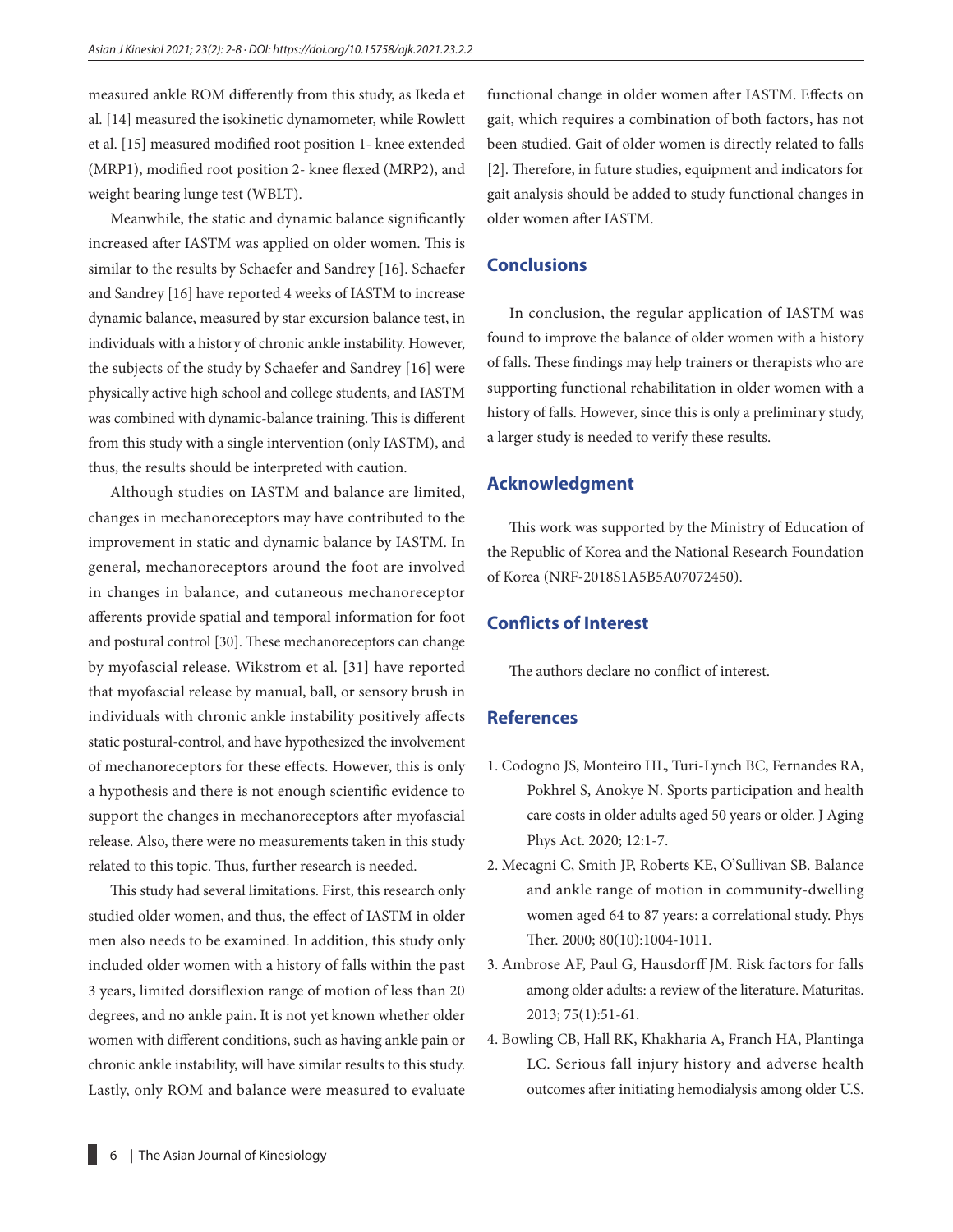[adults.](https://www.ncbi.nlm.nih.gov/pubmed/29346522) J Gerontol A Biol Sci Med Sci. 2018; 73(9):1216- 1221.

- 5. Menz HB. [Biomechanics of the ageing foot and ankle: a](https://www.ncbi.nlm.nih.gov/pubmed/25402236)  [mini-review.](https://www.ncbi.nlm.nih.gov/pubmed/25402236) Gerontology. 2015; 61(4):381-388.
- 6. Carrier DR, Heglund NC, Earls KD. [Variable gearing during](https://www.ncbi.nlm.nih.gov/pubmed/8036513)  [locomotion in the human musculoskeletal system.](https://www.ncbi.nlm.nih.gov/pubmed/8036513) Science. 1994; 265(5172):651-653.
- 7. [Gamboa AJ,](https://www.ncbi.nlm.nih.gov/pubmed/?term=Gamboa%20AJ%5BAuthor%5D&cauthor=true&cauthor_uid=30761198) [Craft DR](https://www.ncbi.nlm.nih.gov/pubmed/?term=Craft%20DR%5BAuthor%5D&cauthor=true&cauthor_uid=30761198), [Matos JA,](https://www.ncbi.nlm.nih.gov/pubmed/?term=Matos%20JA%5BAuthor%5D&cauthor=true&cauthor_uid=30761198) [Flink TS,](https://www.ncbi.nlm.nih.gov/pubmed/?term=Flink%20TS%5BAuthor%5D&cauthor=true&cauthor_uid=30761198) [Mokris RL.](https://www.ncbi.nlm.nih.gov/pubmed/?term=Mokris%20RL%5BAuthor%5D&cauthor=true&cauthor_uid=30761198) Functional movement analysis before and after instrument-assisted soft tissue mobilization. [Int J Exerc](https://www.ncbi.nlm.nih.gov/pubmed/?term=IASTM+Gamboa)  [Sci.](https://www.ncbi.nlm.nih.gov/pubmed/?term=IASTM+Gamboa) 2019; 12(3):46-56.
- 8. [Stroiney DA](https://www.ncbi.nlm.nih.gov/pubmed/?term=Stroiney%20DA%5BAuthor%5D&cauthor=true&cauthor_uid=29742744), [Mokris RL,](https://www.ncbi.nlm.nih.gov/pubmed/?term=Mokris%20RL%5BAuthor%5D&cauthor=true&cauthor_uid=29742744) [Hanna GR,](https://www.ncbi.nlm.nih.gov/pubmed/?term=Hanna%20GR%5BAuthor%5D&cauthor=true&cauthor_uid=29742744) [Ranney JD.](https://www.ncbi.nlm.nih.gov/pubmed/?term=Ranney%20JD%5BAuthor%5D&cauthor=true&cauthor_uid=29742744) Examination of self-myofascial release vs. instrumentassisted soft-tissue mobilization techniques on vertical and horizontal power in recreational athletes. [J Strength](https://www.ncbi.nlm.nih.gov/pubmed/29742744)  [Cond Res.](https://www.ncbi.nlm.nih.gov/pubmed/29742744) 2020; 34(1):79-88.
- 9. Laudner K, Compton BD, McLoda TA, Walters CM. [Acute](https://www.ncbi.nlm.nih.gov/pubmed/24567849)  [effects of instrument assisted soft tissue mobilization](https://www.ncbi.nlm.nih.gov/pubmed/24567849)  [for improving posterior shoulder range of motion in](https://www.ncbi.nlm.nih.gov/pubmed/24567849)  [collegiate baseball players.](https://www.ncbi.nlm.nih.gov/pubmed/24567849) Int J Sports Phys Ther. 2014; 9(1):1-7.
- 10. Stanek J, Sullivan T, Davis S. [Comparison of Compressive](https://www.ncbi.nlm.nih.gov/pubmed/29373060)  [Myofascial Release and the Graston Technique for](https://www.ncbi.nlm.nih.gov/pubmed/29373060)  [Improving Ankle-Dorsiflexion Range of Motion.](https://www.ncbi.nlm.nih.gov/pubmed/29373060) J Athl Train. 2018; 53(2):160-167.
- 11. [Cheatham SW,](https://www.ncbi.nlm.nih.gov/pubmed/?term=Cheatham%20SW%5BAuthor%5D&cauthor=true&cauthor_uid=31440416) [Baker R,](https://www.ncbi.nlm.nih.gov/pubmed/?term=Baker%20R%5BAuthor%5D&cauthor=true&cauthor_uid=31440416) [Kreiswirth E](https://www.ncbi.nlm.nih.gov/pubmed/?term=Kreiswirth%20E%5BAuthor%5D&cauthor=true&cauthor_uid=31440416). Instrument assisted soft-tissue mobilization: a commentary on clinical practice guidelines for rehabilitation professionals. [Int](https://www.ncbi.nlm.nih.gov/pubmed/?term=INSTRUMENT+ASSISTED+SOFT-TISSUE+MOBILIZATION%3A+A+COMMENTARY+ON+CLINICAL+PRACTICE+GUIDELINES+FOR+REHABILITATION+PROFESSIONALS)  [J Sports Phys Ther.](https://www.ncbi.nlm.nih.gov/pubmed/?term=INSTRUMENT+ASSISTED+SOFT-TISSUE+MOBILIZATION%3A+A+COMMENTARY+ON+CLINICAL+PRACTICE+GUIDELINES+FOR+REHABILITATION+PROFESSIONALS) 2019; 14(4):670-682.
- 12. [Everingham JB,](https://www.ncbi.nlm.nih.gov/pubmed/?term=Everingham%20JB%5BAuthor%5D&cauthor=true&cauthor_uid=30662581) [Martin PT,](https://www.ncbi.nlm.nih.gov/pubmed/?term=Martin%20PT%5BAuthor%5D&cauthor=true&cauthor_uid=30662581) [Lujan TJ.](https://www.ncbi.nlm.nih.gov/pubmed/?term=Lujan%20TJ%5BAuthor%5D&cauthor=true&cauthor_uid=30662581) A hand-held device to apply instrument-assisted soft tissue mobilization at targeted compression forces and stroke frequencies. [J](https://www.ncbi.nlm.nih.gov/pubmed/30662581)  [Med Device.](https://www.ncbi.nlm.nih.gov/pubmed/30662581) 2019; 13(1):145041-145045.
- 13. Baker RT, Nasypany A, Seegmiller JG, Baker JG. Instrument-assisted soft tissue mobilization treatment for tissue extensibility dysfunction. Int J Athl The Train. 2013; 18(5):16–21.
- 14. [Ikeda N](https://www.ncbi.nlm.nih.gov/pubmed/?term=Ikeda%20N%5BAuthor%5D&cauthor=true&cauthor_uid=31083046), [Otsuka S](https://www.ncbi.nlm.nih.gov/pubmed/?term=Otsuka%20S%5BAuthor%5D&cauthor=true&cauthor_uid=31083046), [Kawanishi Y](https://www.ncbi.nlm.nih.gov/pubmed/?term=Kawanishi%20Y%5BAuthor%5D&cauthor=true&cauthor_uid=31083046), [Kawakami Y.](https://www.ncbi.nlm.nih.gov/pubmed/?term=Kawakami%20Y%5BAuthor%5D&cauthor=true&cauthor_uid=31083046) Effects of instrument-assisted soft tissue mobilization on musculoskeletal properties. [Med Sci Sports Exerc.](https://www.ncbi.nlm.nih.gov/pubmed/?term=IASTM+Ikeda) 2019; 51(10):2166-2172.
- 15. [Rowlett CA](https://www.ncbi.nlm.nih.gov/pubmed/?term=Rowlett%20CA%5BAuthor%5D&cauthor=true&cauthor_uid=31103101), [Hanney WJ](https://www.ncbi.nlm.nih.gov/pubmed/?term=Hanney%20WJ%5BAuthor%5D&cauthor=true&cauthor_uid=31103101), [Pabian PS](https://www.ncbi.nlm.nih.gov/pubmed/?term=Pabian%20PS%5BAuthor%5D&cauthor=true&cauthor_uid=31103101), [McArthur JH,](https://www.ncbi.nlm.nih.gov/pubmed/?term=McArthur%20JH%5BAuthor%5D&cauthor=true&cauthor_uid=31103101) [Rothschild CE,](https://www.ncbi.nlm.nih.gov/pubmed/?term=Rothschild%20CE%5BAuthor%5D&cauthor=true&cauthor_uid=31103101) [Kolber MJ](https://www.ncbi.nlm.nih.gov/pubmed/?term=Kolber%20MJ%5BAuthor%5D&cauthor=true&cauthor_uid=31103101). Efficacy of instrumentassisted soft tissue mobilization in comparison to gastrocnemius-soleus stretching for dorsiflexion range of motion: A randomized controlled trial. [J Bodyw Mov](https://www.ncbi.nlm.nih.gov/pubmed/?term=IASTM+Rowlett+et+al.%2C+2019) [Ther.](https://www.ncbi.nlm.nih.gov/pubmed/?term=IASTM+Rowlett+et+al.%2C+2019) 2019; 23(2):233-240.
- 16. [Schaefer JL,](https://www.ncbi.nlm.nih.gov/pubmed/?term=Schaefer%20JL%5BAuthor%5D&cauthor=true&cauthor_uid=23118072) [Sandrey MA.](https://www.ncbi.nlm.nih.gov/pubmed/?term=Sandrey%20MA%5BAuthor%5D&cauthor=true&cauthor_uid=23118072) Effects of a 4-week dynamicbalance-training program supplemented with Graston instrument-assisted soft-tissue mobilization for chronic ankle instability. [J Sport Rehabil.](https://www.ncbi.nlm.nih.gov/pubmed/?term=Schaefer+and+Sandrey) 2012; 21(4):313-326.
- 17. Lee JH, Lee DK, Oh JS. [The effect of Graston technique on](https://www.ncbi.nlm.nih.gov/pubmed/27390432) [the pain and range of motion in patients with chronic](https://www.ncbi.nlm.nih.gov/pubmed/27390432) [low back pain.](https://www.ncbi.nlm.nih.gov/pubmed/27390432) J Phys Ther Sci. 2016; 28(6):1852-1855.
- 18. Markovic G. [Acute effects of instrument assisted soft tissue](https://www.ncbi.nlm.nih.gov/pubmed/26592226) [mobilization vs. foam rolling on knee and hip range](https://www.ncbi.nlm.nih.gov/pubmed/26592226) [of motion in soccer players.](https://www.ncbi.nlm.nih.gov/pubmed/26592226) J Bodyw Mov Ther. 2015; 19(4):690-696.
- 19. [Gale CR](https://www.ncbi.nlm.nih.gov/pubmed/?term=Gale%20CR%5BAuthor%5D&cauthor=true&cauthor_uid=27496938), [Cooper C,](https://www.ncbi.nlm.nih.gov/pubmed/?term=Cooper%20C%5BAuthor%5D&cauthor=true&cauthor_uid=27496938) [Aihie Sayer A.](https://www.ncbi.nlm.nih.gov/pubmed/?term=Aihie%20Sayer%20A%5BAuthor%5D&cauthor=true&cauthor_uid=27496938) Prevalence and risk factors for falls in older men and women: The English Longitudinal Study of Ageing. [Age Ageing.](https://www.ncbi.nlm.nih.gov/pubmed/27496938) 2016; 45(6):789-794.
- 20. [Timsina LR,](https://www.ncbi.nlm.nih.gov/pubmed/?term=Timsina%20LR%5BAuthor%5D&cauthor=true&cauthor_uid=28472065) [Willetts JL,](https://www.ncbi.nlm.nih.gov/pubmed/?term=Willetts%20JL%5BAuthor%5D&cauthor=true&cauthor_uid=28472065) [Brennan MJ,](https://www.ncbi.nlm.nih.gov/pubmed/?term=Brennan%20MJ%5BAuthor%5D&cauthor=true&cauthor_uid=28472065) et al. Circumstances of fall-related injuries by age and gender among community-dwelling adults in the United States. [PLoS](https://www.ncbi.nlm.nih.gov/pubmed/?term=Timsina+et+al.%2C+2017+falls) [One.](https://www.ncbi.nlm.nih.gov/pubmed/?term=Timsina+et+al.%2C+2017+falls) 2017; 12(5):0176561.
- 21. [Choi K](https://www.ncbi.nlm.nih.gov/pubmed/?term=Choi%20K%5BAuthor%5D&cauthor=true&cauthor_uid=28448461), [Jeon GS,](https://www.ncbi.nlm.nih.gov/pubmed/?term=Jeon%20GS%5BAuthor%5D&cauthor=true&cauthor_uid=28448461) [Cho SI.](https://www.ncbi.nlm.nih.gov/pubmed/?term=Cho%20SI%5BAuthor%5D&cauthor=true&cauthor_uid=28448461) Prospective study on the impact of fear of falling on functional decline among community dwelling elderly women. [Int J Environ Res](https://www.ncbi.nlm.nih.gov/pubmed/?term=Prospective+Study+on+the+Impact+of+Fear+of+Falling+on+Functional+Decline+among+Community+Dwelling+Elderly+Women) [Public Health.](https://www.ncbi.nlm.nih.gov/pubmed/?term=Prospective+Study+on+the+Impact+of+Fear+of+Falling+on+Functional+Decline+among+Community+Dwelling+Elderly+Women) 2017; 14(5):469.
- 22. Kim J, Lee J. Effect of instrument-assisted soft tissue mobilization on exercise-induced muscle damage and fibrotic factor: a randomized controlled trial. J Mens Health. 2019; 15(4):18-27.
- 23. Shamsi M, Mirzaei M, Khabiri SS. Universal goniometer and electro-goniometer intra-examiner reliability in measuring the knee range of motion during active knee extension test in patients with chronic low back pain with short hamstring muscle. BMC Sports Sci Med Rehabil. 2019; 11:4.
- 24. Seichi A, Hoshino Y, Doi T, et al. Determination of the optimal cutoff time to use when screening elderly